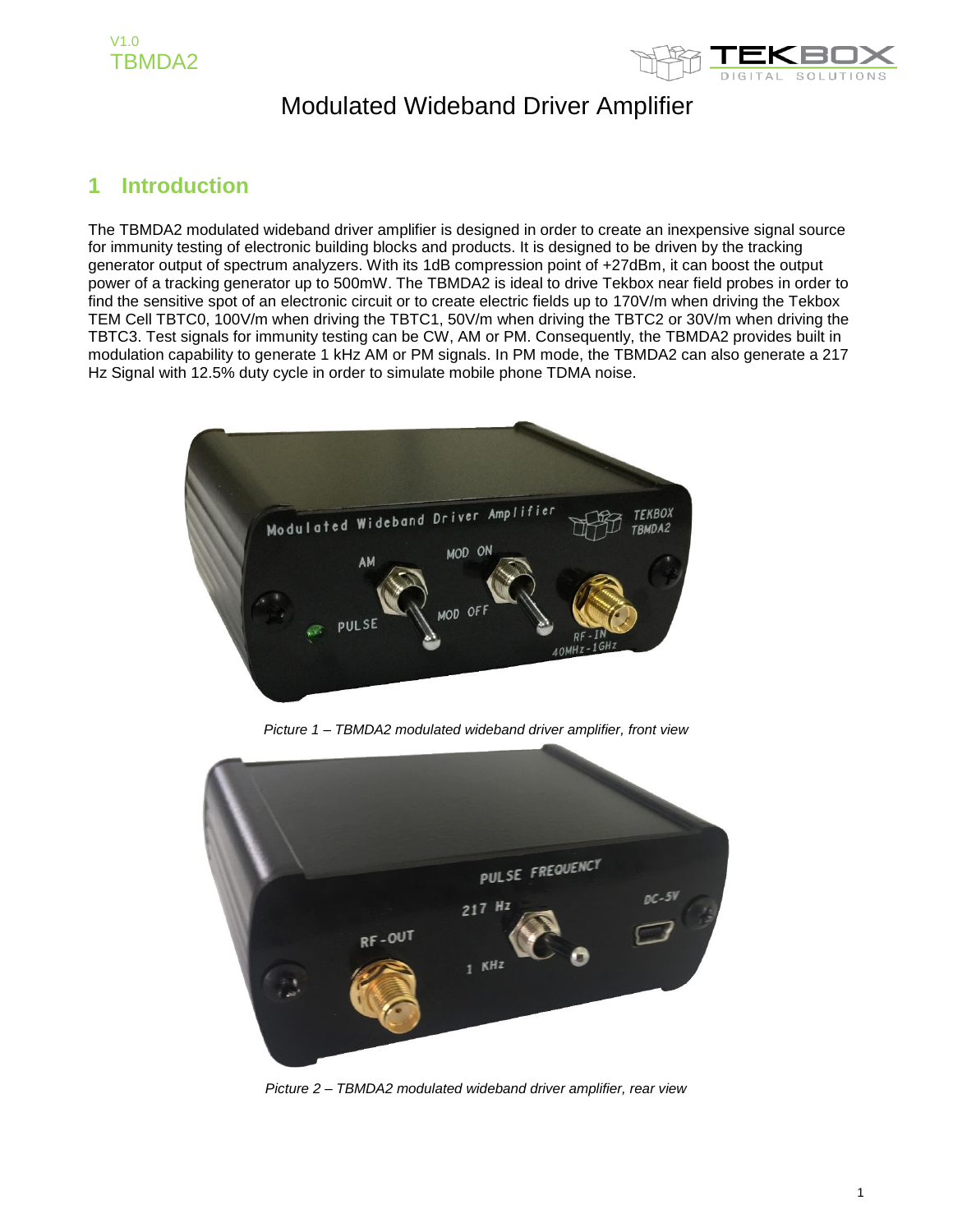



#### **Application:**

General-purpose gain block Signal source for immunity testing, driving near field probes Signal source for immunity testing, driving TEM Cells **Features:** CW amplifier (modulation off) 1 kHz, 80% AM modulation 1 kHz, 50% duty cycle pulse modulation

217 Hz, 12.5% duty cycle pulse modulation

### **2 Electrical Specifications**

#### **Technical Data:**

Input / Output: 50 Ohm, SMA female

Nominal supply Voltage: 5V, typ. 700mA, Mini-USB-B connector

Maximum supply voltage: 5.5V

Maximum input power: -8dBm continuous, 0 dBm @ 25°C for 5 minutes max.

Operating temperature range: -20°C to 50°C

Frequency range: 10MHz – 1.5 GHz

1dB output compression point @ 10MHz: +24 dBm typ.

1dB output compression point @ 100 MHz: +27 dBm typ.

1dB output compression point @ 1 GHz: +27 dBm typ.

1dB output compression point @ 1.5 GHz: +26.5 dBm typ.

Harmonics: < - 30 dBc typ.

Internal modulation frequency AM: 1 kHz ±10%

Internal modulation frequencies PM: 1 kHz ±10%, 217 Hz ±20%

Duty cycle, PM: 50% ±10% @ 1 kHz; 12.5% ±20% @ 217 Hz

Gain:

| 10 MHz  | 25 MHz  | <b>100 MHz</b> | 200 MHz | 300 MHz | 400 MHz | 500 MHz | 600 MHz | 700 MHz |
|---------|---------|----------------|---------|---------|---------|---------|---------|---------|
| 44.2 dB | 46.3 dB | 46.7 dB        | 46.6 dB | 45.3 dB | 44.2 dB | 43.8 dB | 42.9 dB | 41.7 dB |

| 800 MHz | 900 MHz    | 1 GHz   | 1.1 GHz | 1.2 GHz | 1.3 GHz | 1.4 GHz | $1.5$ GHz |  |
|---------|------------|---------|---------|---------|---------|---------|-----------|--|
| 39.6 dB | dB<br>40.1 | 39.3 dB | 38.5 dB | 37.3 dB | 36.8 dB | 35.9 dB | 34.8 dB   |  |

*Table 1 – TBMDA2 gain*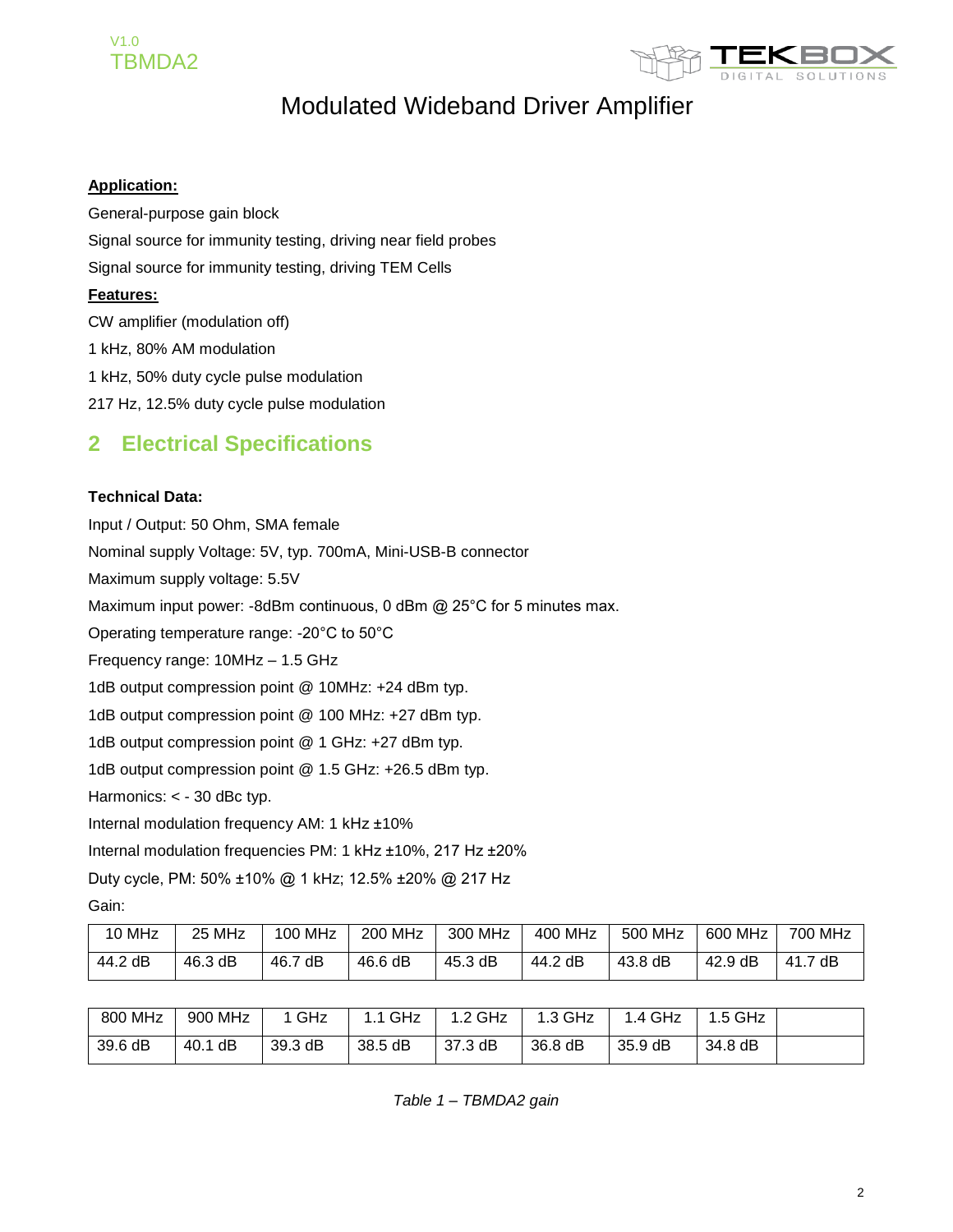



*Figure 1 – TBMDA2, output power versus frequency, 10MHz – 1.5GHz*

| Frequency<br>[MHz] | Output power<br>$@ -20$ dBm input<br>power [dBm] | Output power<br>$@ -18$ dBm input<br>power [dBm] | Output power<br>$@ -16$ dBm input<br>power [dBm] | Output power<br>$@ -14$ dBm input<br>power [dBm] | Output power<br>@-12 dBm input<br>power [dBm] | Output power<br>@-10 dBm input<br>power [dBm] | Output power<br>@-8 dBm input<br>power [dBm] |
|--------------------|--------------------------------------------------|--------------------------------------------------|--------------------------------------------------|--------------------------------------------------|-----------------------------------------------|-----------------------------------------------|----------------------------------------------|
| 10                 | 24.8                                             | 24.8                                             | 24.8                                             | 24.7                                             | 24.4                                          | 24.1                                          | 24.3                                         |
| 25                 | 26.4                                             | 26.4                                             | 26.1                                             | 25.7                                             | 25.4                                          | 25.5                                          | 25.7                                         |
| 50                 | 27.1                                             | 27.2                                             | 26.9                                             | 26.5                                             | 26.2                                          | 26.2                                          | 26.4                                         |
| 100                | 27.1                                             | 27.6                                             | 27.5                                             | 27.2                                             | 26.7                                          | 26.7                                          | 27                                           |
| 200                | 26.7                                             | 27.8                                             | 27.9                                             | 27.6                                             | 27.2                                          | 27.2                                          | 27.2                                         |
| 300                | 26.1                                             | 27.5                                             | 27.8                                             | 27.6                                             | 27.4                                          | 27.2                                          | 27.2                                         |
| 400                | 25.6                                             | 27.4                                             | 28.2                                             | 28.1                                             | 27.8                                          | 27.4                                          | 27.4                                         |
| 500                | 24.9                                             | 26.7                                             | 28                                               | 28.2                                             | 28                                            | 27.7                                          | 27.5                                         |
| 600                | 24.1                                             | 26.1                                             | 27.6                                             | 28.2                                             | 28.2                                          | 27.8                                          | 27.6                                         |
| 700                | 23                                               | 24.9                                             | 26.6                                             | 27.6                                             | 27.8                                          | 27.6                                          | 27.3                                         |
| 800                | 20.9                                             | 22.8                                             | 24.6                                             | 26.1                                             | 26.6                                          | 26.5                                          | 26.5                                         |
| 900                | 21.2                                             | 23.2                                             | 25.1                                             | 26.8                                             | 27.9                                          | 28.1                                          | 28.1                                         |
| 1000               | 20.5                                             | 22.5                                             | 24.4                                             | 26.2                                             | 27.6                                          | 28.1                                          | 28.1                                         |
| 1100               | 19.5                                             | 21.5                                             | 23.5                                             | 25.3                                             | 27                                            | 28                                            | 28.1                                         |
| 1200               | 18.1                                             | 20.2                                             | 22.2                                             | 24.1                                             | 25.9                                          | 27.4                                          | 27.9                                         |
| 1300               | 17.7                                             | 19.7                                             | 21.7                                             | 23.7                                             | 25.5                                          | 27.2                                          | 28.1                                         |
| 1400               | 16.8                                             | 18.8                                             | 20.8                                             | 22.8                                             | 24.6                                          | 26.5                                          | 27.8                                         |
| 1500               | 15.8                                             | 17.8                                             | 19.8                                             | 21.8                                             | 23.7                                          | 25.4                                          | 27.02                                        |

*Table 2 – TBMDA2 power table*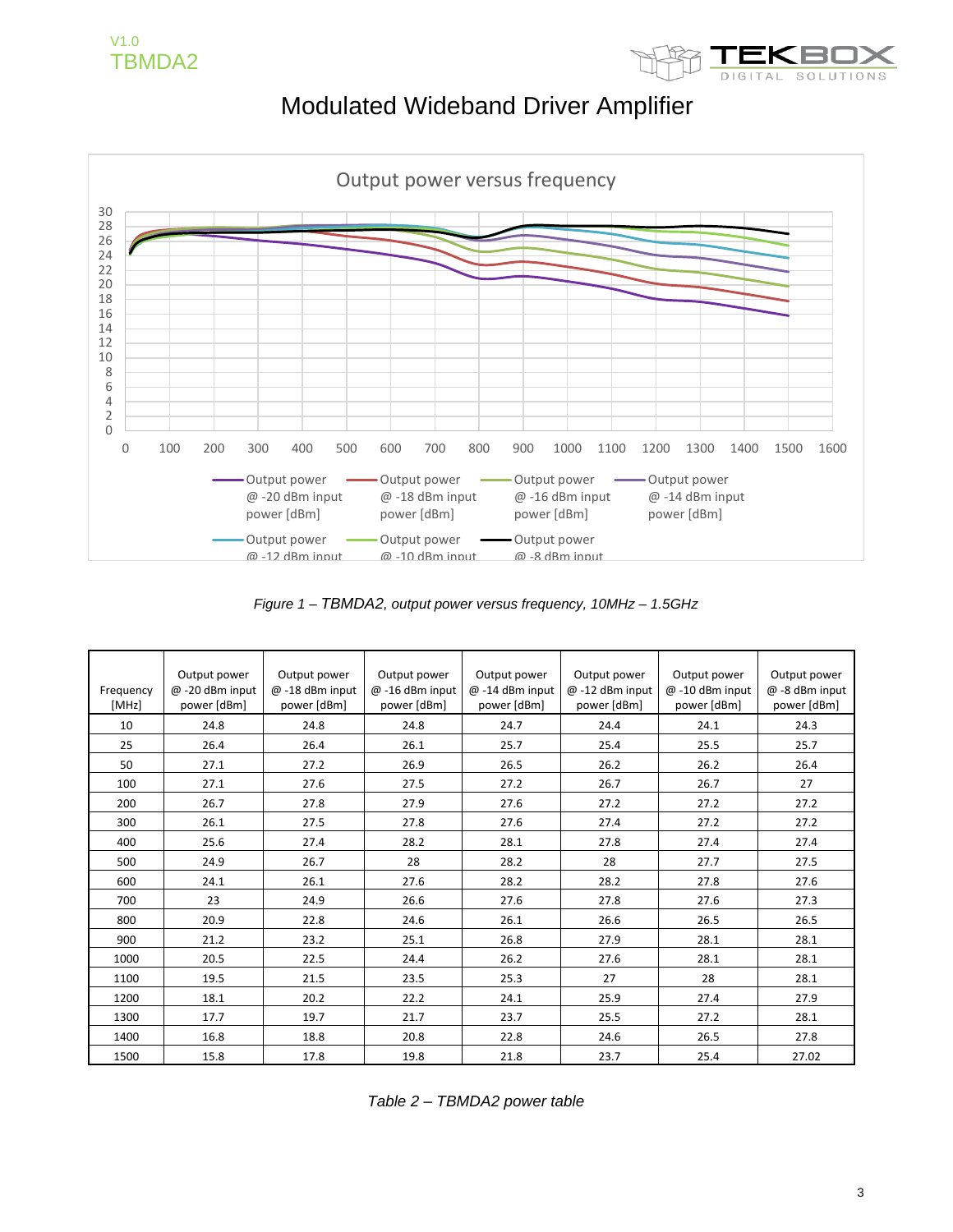

#### **Frequency response:**

The tables above show a 10dB gain variation across the frequency range 10 MHz to 1.5 GHz. When driving the TBMDA2 with the tracking generator of a spectrum analyzer, the TG level can be set to -8 …-12 dBm to get a flat output power response over the frequency range. This will drive the amplifier into compression for lower frequencies. This is acceptable when using CW or pulse modulation for immunity testing. However, when doing immunity tests with an AM modulated signal, it would clip the AM envelope, as the modulator is in front of the output stage of the TBMDA2.

Hence, when using AM modulation, the input power shall be set to levels where the TBMDA2 is in linear operation.

#### **Linear operation:**

You can calculate the drive levels for linear operation using following approximation formula or the table below:

| <b>Frequency [MHz]</b> | Input power [dBm] | Output power [dBm] | gain [dB] |
|------------------------|-------------------|--------------------|-----------|
| 10                     | $-19.92$          | 24.3               | 44.22     |
| 25                     | $-19.8$           | 26.5               | 46.3      |
| 50                     | $-19.6$           | 27.1               | 46.7      |
| 100                    | $-19.2$           | 27.4               | 46.6      |
| 200                    | $-18.4$           | 27.6               | 46        |
| 300                    | $-17.6$           | 27.7               | 45.3      |
| 400                    | $-16.8$           | 27.4               | 44.2      |
| 500                    | $-16$             | 27.8               | 43.8      |
| 600                    | $-15.2$           | 27.7               | 42.9      |
| 700                    | $-14.4$           | 27.3               | 41.7      |
| 800                    | $-13.6$           | 26                 | 39.6      |
| 900                    | $-12.8$           | 27.3               | 40.1      |
| 1000                   | $-12$             | 27.3               | 39.3      |
| 1100                   | $-11.2$           | 27.3               | 38.5      |
| 1200                   | $-10.4$           | 26.9               | 37.3      |
| 1300                   | $-9.6$            | 27.2               | 36.8      |
| 1400                   | $-8.8$            | 27.1               | 35.9      |
| 1500                   | $-8$              | 26.8               | 34.8      |

Pinput [dBm] = 0.008 \*frequency [MHz]-20

#### *Table 3 – input drive levels for linear operation*

As tracking generator levels usually can only be adjusted in 1dB steps, apply the closest integer value.



*Figure 2 – output power, applying the drive levels given in table3, 10MHz – 1.5GHz*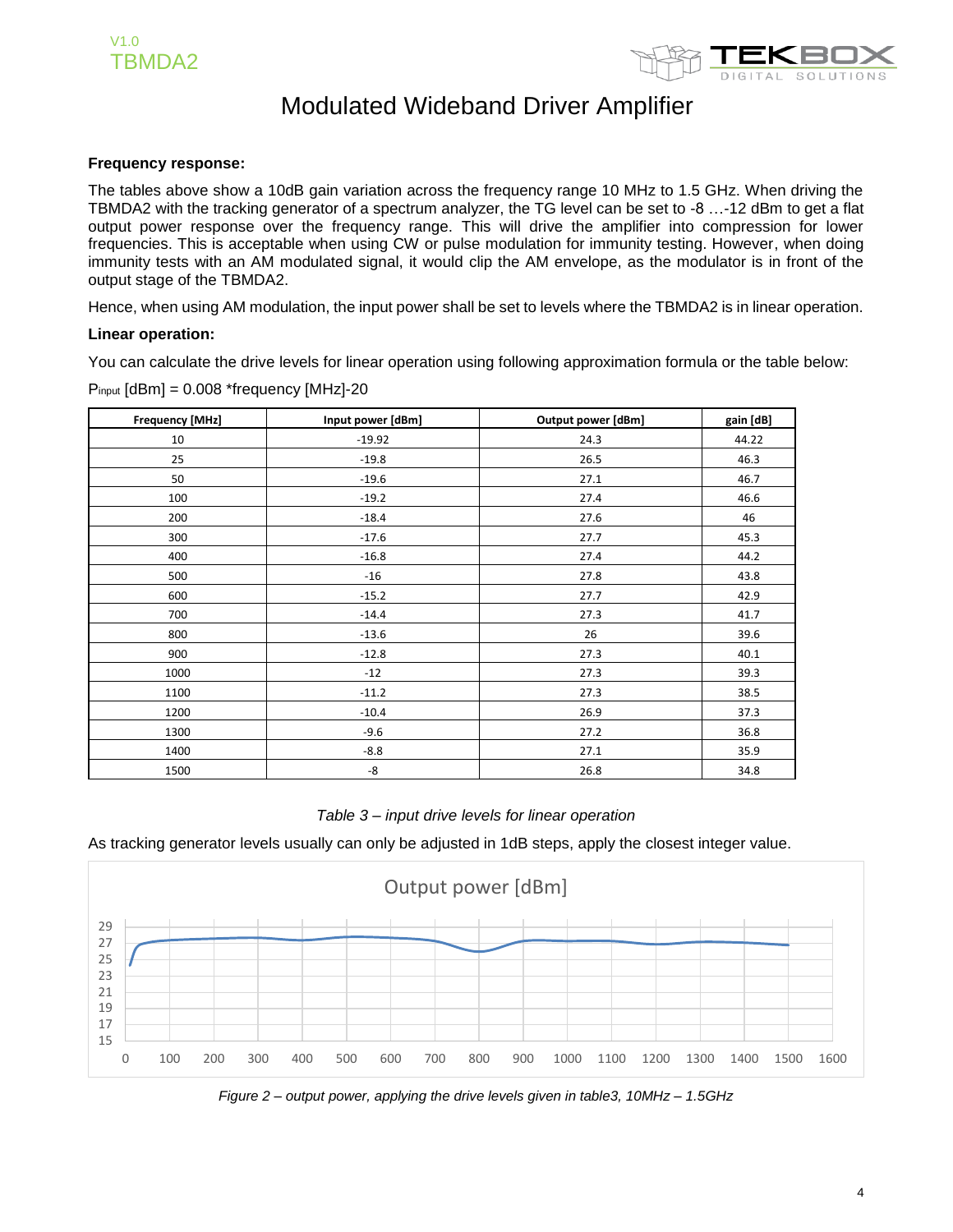



*Figure 3 – 1 kHz, 80 % AM envelope, applying the drive levels given in table3, 500 MHz*



*Figure 4 – 1 kHz, 50 % PM envelope, 500 MHz*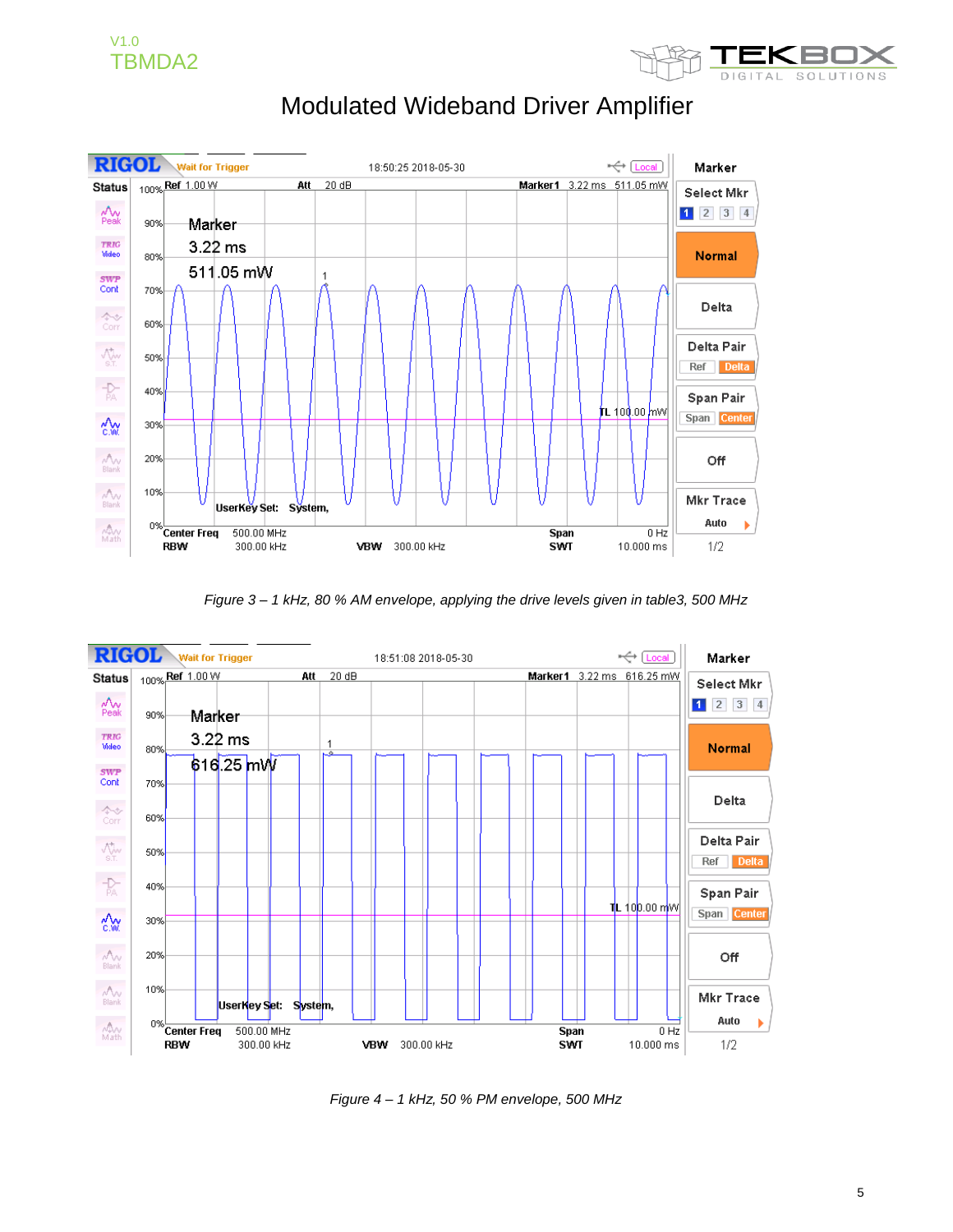



*Figure 5 – 217 Hz, 12.5 % PM envelope, 500 MHz*



*Figure 6 – CW, harmonics, 200 MHz*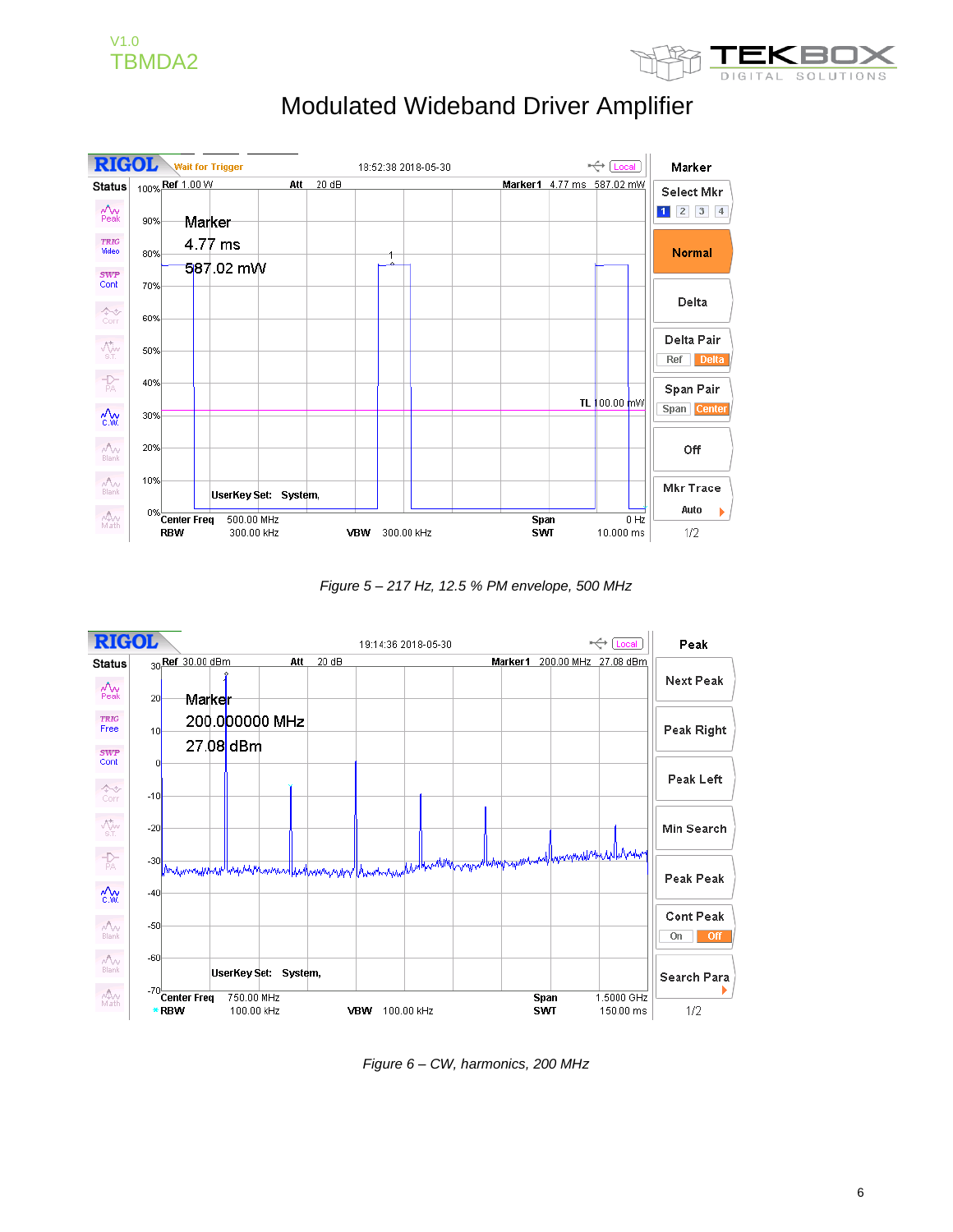



### **3 Power supply**

The current consumption of the TBMDA2 is 700mA and consequently exceeds the current limit of USB 2.0 ports. Supply the TBMDA2 through a USB 3.0 port or a mobile phone charger with an output current capability of 1A or higher.

Connector: Mini-USB-B

### **4 Applications**

#### **Immunity testing using a TEM cell**



*Figure 7 – immunity testing set up*

#### **Immunity testing using near field probes**



*Figure 8 – immunity testing set up*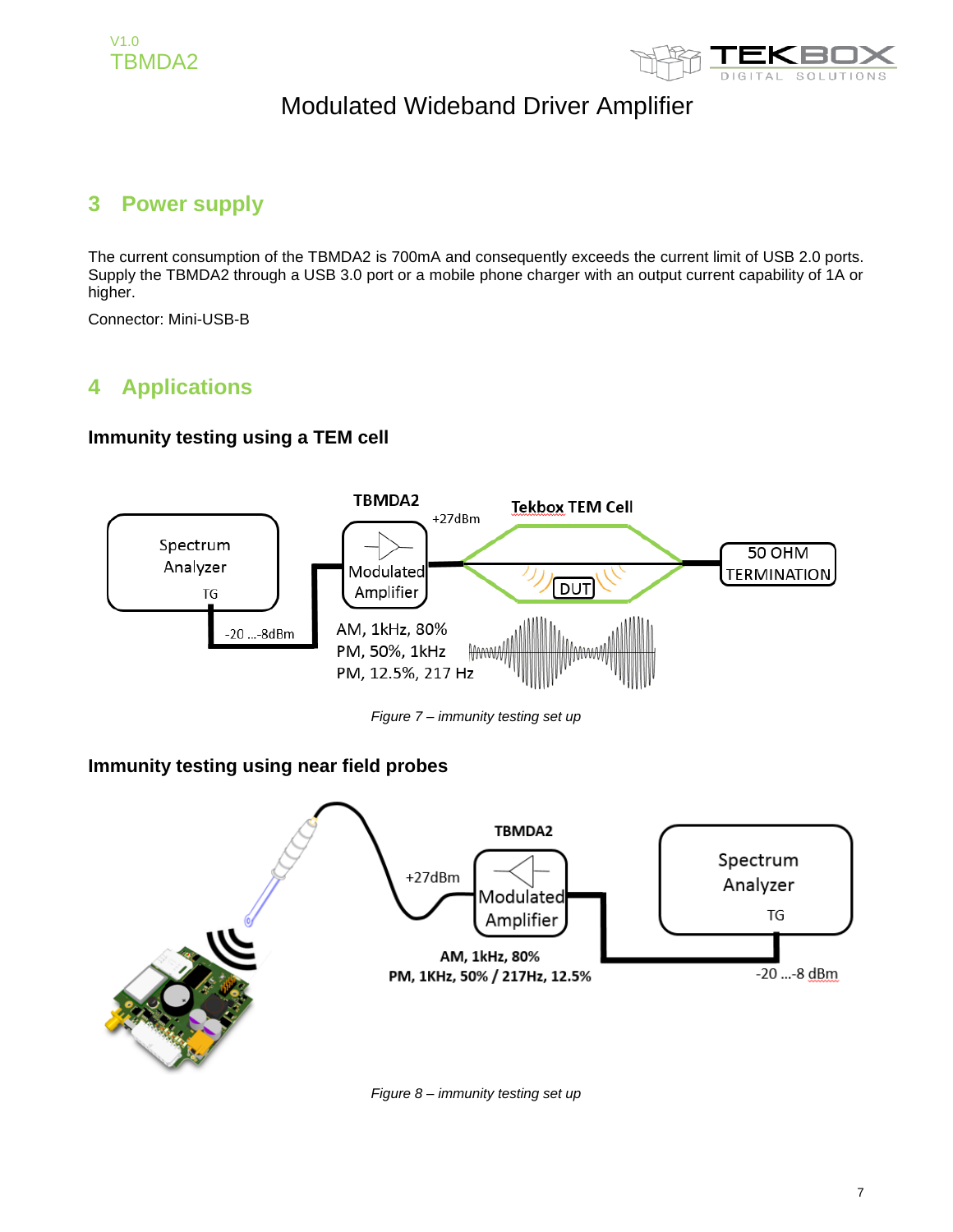



### **5 TEM Cell field strength**

A typical pre compliance set up for immunity testing is typically not sophisticated enough to measure the real field strength inside the TEM cell. However, the field strength can be approximated mathematically.

The E-field (V/m) between septum and lower (upper) wall of a TEM cell is  $E = V/d$  where V is the RMS voltage of the applied signal and d is the distance between septum and lower (upper) wall. This is based on the simplified assumption that the E field would be perfectly homogenous/evenly distributed. A more practical formula is  $E =$ V\*Cor/d where Cor is a correction factor for the average field strength over the volume of the DUT derived from the analysis of the field distribution over the cross section of the cell.

Assuming the DUT is placed in the center of the cell and in the middle between bottom wall and septum, we can however use the simplified formula with sufficient accuracy.

TBTC0: d = 2.8 cm -> E<sub>[V/m]</sub> =  $(\sqrt{(P^*50\Omega)})^*35.7$ TBTC1: d = 5 cm -> E<sub>[V/m]</sub> = ( $\sqrt{(P*50\Omega)}$ <sup>+</sup>20 TBTC2: d = 10 cm -> E<sub>[V/m]</sub> = ( $\sqrt{(P^*50\Omega)}$ )\*10 TBTC3: d = 15 cm -> E[V/m] = (√(P\*50Ω))\*6.66

The power P in the formulas above hast to be entered in [Watt]  $P_{[W]} = 0.001*(10^{6} (P_{[dBm]}/10))$ 

| <b>Frequency [MHz]</b> | Input power<br>[dBm] | Output power<br>[dBm] | <b>Field strength</b><br>TBTC0 [V/m] | <b>Field strength</b><br>TBTC1 [V/m] | <b>Field strength</b><br>TBTC2 [V/m] | <b>Field strength</b><br>TBTC3 [V/m] |
|------------------------|----------------------|-----------------------|--------------------------------------|--------------------------------------|--------------------------------------|--------------------------------------|
| 10                     | $-19.92$             | 24.3                  | 131                                  | 73                                   | 37                                   | 24                                   |
| 25                     | $-19.8$              | 26.5                  | 169                                  | 95                                   | 47                                   | 31                                   |
| 50                     | $-19.6$              | 27.1                  | 181                                  | 101                                  | 51                                   | 34                                   |
| 100                    | $-19.2$              | 27.4                  | 187                                  | 105                                  | 52                                   | 35                                   |
| 200                    | $-18.4$              | 27.6                  | 191                                  | 107                                  | 54                                   | 36                                   |
| 300                    | $-17.6$              | 27.7                  | 194                                  | 109                                  | 54                                   | 36                                   |
| 400                    | $-16.8$              | 27.4                  | 187                                  | 105                                  | 52                                   | 35                                   |
| 500                    | $-16$                | 27.8                  | 196                                  | 110                                  | 55                                   | 37                                   |
| 600                    | $-15.2$              | 27.7                  | 194                                  | 109                                  | 54                                   | 36                                   |
| 700                    | $-14.4$              | 27.3                  | 185                                  | 104                                  | 52                                   | 35                                   |
| 800                    | $-13.6$              | 26                    | 159                                  | 89                                   | 45                                   | n.a                                  |
| 900                    | $-12.8$              | 27.3                  | 185                                  | 104                                  | 52                                   | n.a                                  |
| 1000                   | $-12$                | 27.3                  | 185                                  | 104                                  | 52                                   | n.a                                  |
| 1100                   | $-11.2$              | 27.3                  | 185                                  | 104                                  | 52                                   | n.a                                  |
| 1200                   | $-10.4$              | 26.9                  | 177                                  | 99                                   | 49                                   | n.a                                  |
| 1300                   | $-9.6$               | 27.2                  | 183                                  | 102                                  | 51                                   | n.a                                  |
| 1400                   | $-8.8$               | 27.1                  | 181                                  | 101                                  | 51                                   | n.a                                  |
| 1500                   | -8                   | 26.8                  | 175                                  | 98                                   | 49                                   | n.a                                  |

*Table 4 – calculated field strength for TBMDA2 driving Tekbox TEM cells*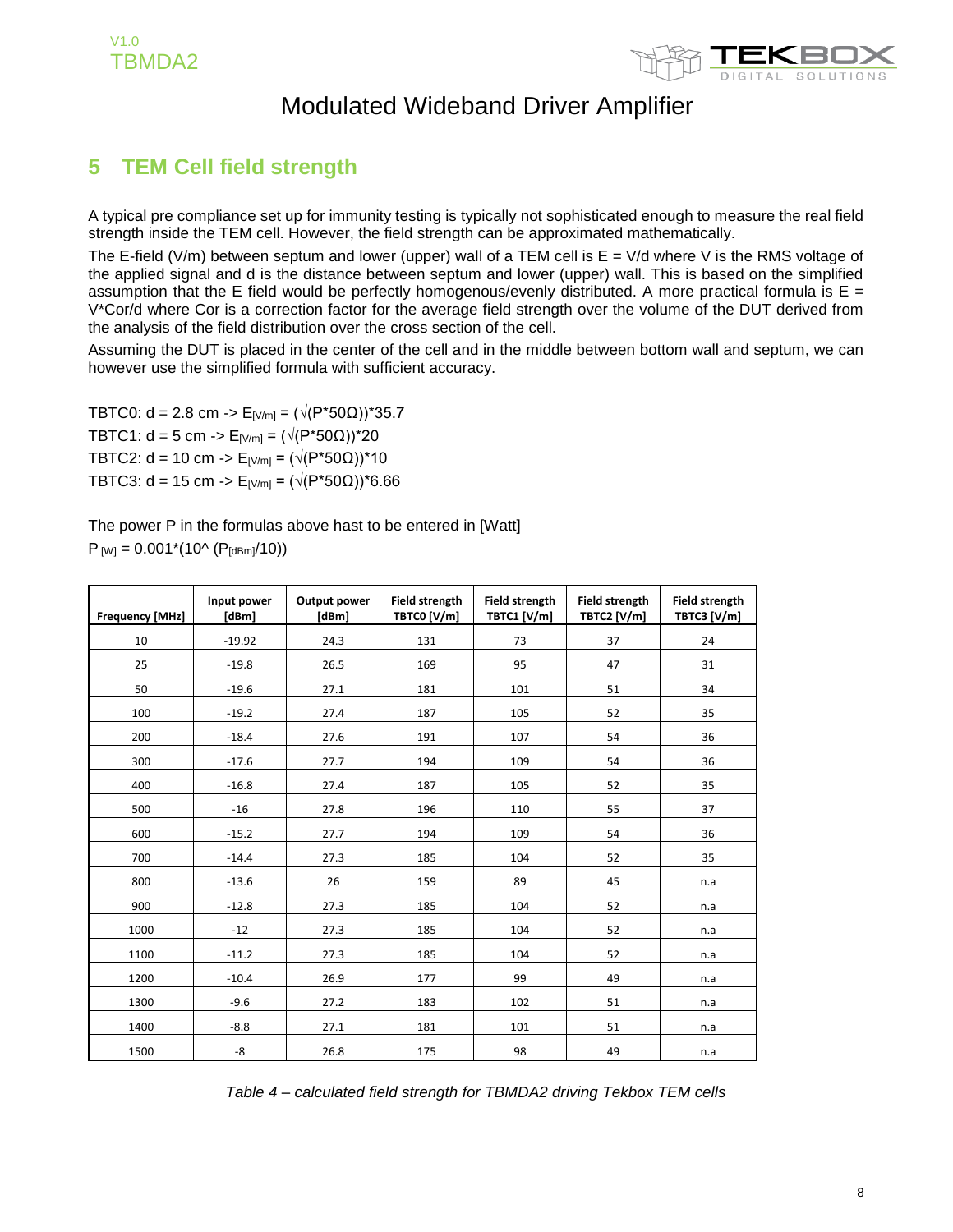

### **6 PC Software for immunity testing**

The Tekbox EMCview SW is regularly updated and now supports immunity testing with a feature for automated tracking generator control. This significantly simplifies immunity testing, especially in case of repeated testing during validation of DUT modifications/improvements.

Tekbox EMCview currently supports Rigol, Siglent, R&S FPC and FPH series spectrum analyzers.

| <b>EMCview</b><br><b>SERVICE AND</b><br>---<br><b>SERVICE AND REAL</b>                                     | <b>STATISTICS</b><br><b>START PRODUCTS</b>                                                                                                                                       | <b>CONTRACTOR</b>                                                                   | --<br>-                                                                                                                                    |                                                                                                                  | $\mathbf{x}$<br>$=$ $\blacksquare$                                                                                                                                                                                                                                                                                                                                                                                                                                                                                                     |
|------------------------------------------------------------------------------------------------------------|----------------------------------------------------------------------------------------------------------------------------------------------------------------------------------|-------------------------------------------------------------------------------------|--------------------------------------------------------------------------------------------------------------------------------------------|------------------------------------------------------------------------------------------------------------------|----------------------------------------------------------------------------------------------------------------------------------------------------------------------------------------------------------------------------------------------------------------------------------------------------------------------------------------------------------------------------------------------------------------------------------------------------------------------------------------------------------------------------------------|
| File Device Setup<br>Mode About                                                                            |                                                                                                                                                                                  |                                                                                     |                                                                                                                                            |                                                                                                                  |                                                                                                                                                                                                                                                                                                                                                                                                                                                                                                                                        |
| TEKBI<br>コメ<br>DIGITAL SOLUTIONS                                                                           | Power Ramping<br>Freq[Hz]<br>$\blacktriangleright$ 150000                                                                                                                        |                                                                                     |                                                                                                                                            | Mode<br>$\odot$ single shot $\odot$ periodic                                                                     | <b>Fixed Frequencies</b><br>Freq[Hz]<br>TG[dBm]<br>$\sqrt{3}$<br>$\blacktriangleright$ 100000                                                                                                                                                                                                                                                                                                                                                                                                                                          |
| Settings<br>Parameter<br>Value<br>Amp Cor<br>none<br>TEM Cor<br>none<br>SEPTUM[cm]<br>2.8<br>Tg off<br>lon | T1[msec]<br>1000<br>Steps<br>$\sqrt{3}$<br>$-10$ [msec] $-$<br>$ 0\rangle$                                                                                                       | PowHigh[dBm] PA[dBm] E[V/m]<br>ŀз<br>T3[msec]<br>1000<br>PowLow[dBm]<br>$\sqrt{15}$ | $3,00 \rightarrow 5,65$<br>T2[msec]<br>1000<br>$\sqrt{3}$<br>PA[dBm] E[V/m]<br>$15,00 \rightarrow 1,42$                                    | Steps<br>-T4[msec]-<br>1000                                                                                      | $\blacktriangleright$<br>$\sqrt{3}$<br>200000<br>$\blacktriangleright$<br>300000<br>$\sqrt{3}$<br>$\blacktriangleright$ 400000<br>$\sqrt{3}$<br>$\sqrt{3}$<br>$\blacktriangleright$<br>500000<br>$\blacktriangleright$<br>600000<br>$\sqrt{3}$<br>$\blacktriangleright$<br>700000<br>$\vert \cdot \cdot \rangle$<br>800000<br>P.<br>$\sqrt{3}$<br>900000<br>Þ.<br>ŀз<br>$\overline{\mathbb{E}^3}$<br>1000000<br>$\blacktriangleright$<br>$\blacktriangleright$<br>1100000<br>$\sqrt{3}$<br>$\blacktriangleright$ 1200000<br>$\sqrt{3}$ |
|                                                                                                            | Frequency Sweep                                                                                                                                                                  | Hz                                                                                  | dBm                                                                                                                                        |                                                                                                                  | Mark Freq by *<br>Mark Freq by #                                                                                                                                                                                                                                                                                                                                                                                                                                                                                                       |
| Messages<br>A<br>$\overline{\phantom{a}}$                                                                  | Start[Hz]<br>$\blacktriangleright$<br>100000<br>$\blacktriangleright$<br>100000<br>▶<br>100000<br>$\blacktriangleright$<br>100000<br>▶<br>100000<br>$\blacktriangleright$ 100000 | Stop[Hz]<br>200000<br>200000<br>200000<br>200000<br>200000<br>200000                | StepSize[Hz]<br>$\sqrt{10}$<br>10000<br>10<br>10000<br>$\sqrt{10}$<br>10000<br>10<br>10000<br>$\sqrt{10}$<br>10000<br>$\sqrt{10}$<br>10000 | DwellTime[sec]<br>Power[dBm]<br>$\sqrt{3}$<br>$\sqrt{3}$<br>$\sqrt{3}$<br>$\sqrt{3}$<br>$\sqrt{3}$<br>$\sqrt{3}$ | Marks<br>A                                                                                                                                                                                                                                                                                                                                                                                                                                                                                                                             |
| 9000                                                                                                       |                                                                                                                                                                                  |                                                                                     |                                                                                                                                            |                                                                                                                  | 4.096MB:4.096MB:0 V03.02u #10210 12:16:49                                                                                                                                                                                                                                                                                                                                                                                                                                                                                              |

*Figure 9 – screenshot of the tracking generator control feature of EMCview*

### **WARNING:**

**Never connect the output of the TBMDA2 directly to the input of a spectrum analyzer. Check the maximum input ratings of the spectrum analyzer and protect it with an appropriate attenuator.** 

# **Example: Rigol DSA815 – maximum input power rating: +20dBm**